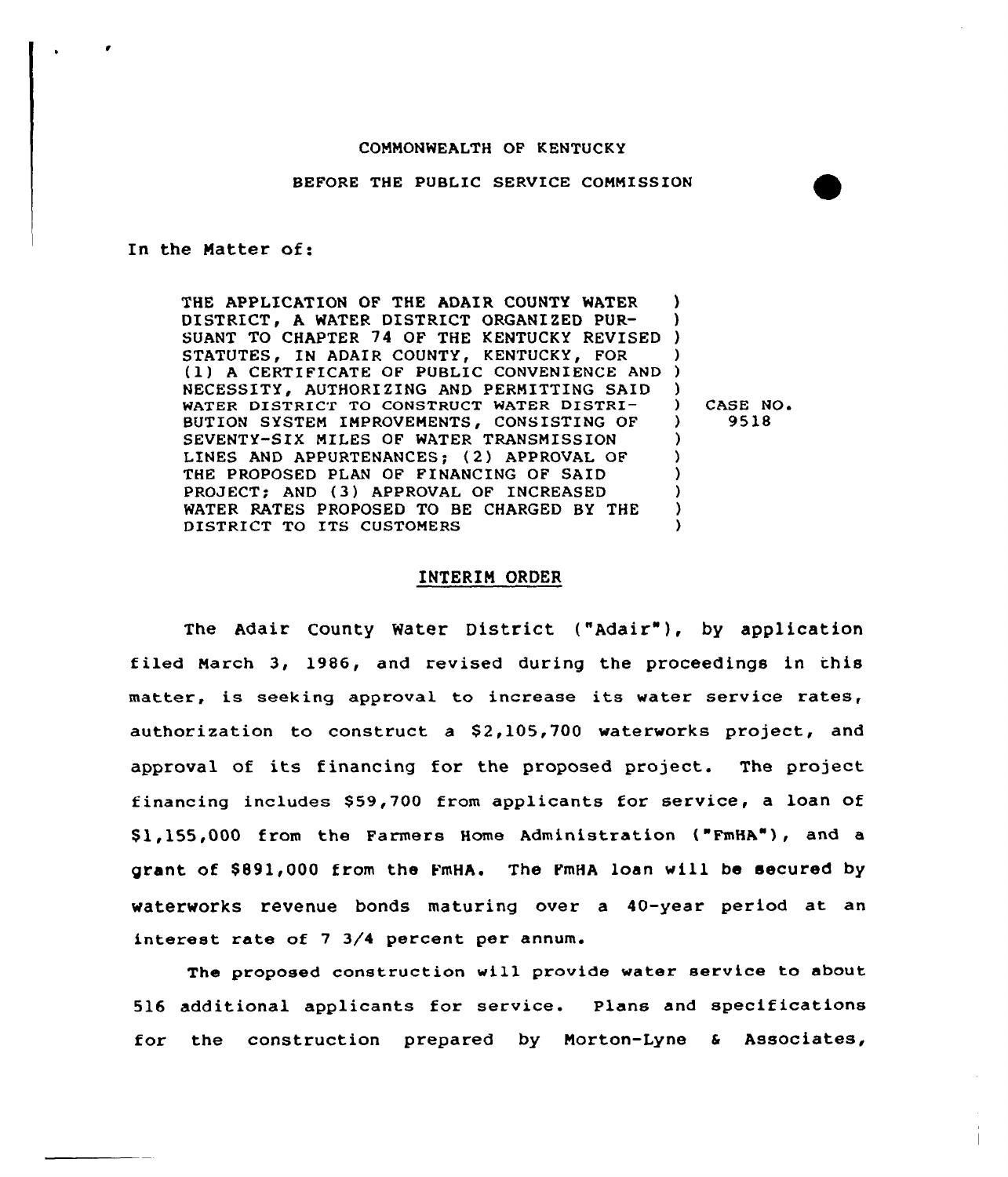Architects-Engineers, Nashville, Tennessee, ("Engineer" ) have been approved by the Division of Water of the Natural Resources and Environmental Protection Cabinet.

A hearing was held in the offices of the Public Service Commission, Frankfort, Kentucky, on May 15, 1986. There were no intervenors present and no protests were entered.

This Interim Order will address the construction and financing portion of the application. <sup>A</sup> subsequent Order will address Adair's rate adjustment proposals. In the final Order in this case, the Commission will set, rates necessary to provide the utility with an opportunity to recover its reasonable operating costs, service its debt and provide <sup>a</sup> reasonable surplus for equity growth.

## COMMENTARY

In 1981 the FmHA and the Public Service Commission entered into a "Memorandum of Agreement" pertaining to FmHA funded construction projects. This "Nemorandum of Agreement," revised in 1984, outlines a reasonable time schedule for the accomplishment of all necessary steps to satisfy the concerns of both the FmHA and the Public Service Commission.

Unfortunately in this case, Adair has not complied with the timetable set out in the FmHA/PSC agreement. Adair's application was not timely filed and was lacking in critical information. This has precluded the Public Service Commission from properly reviewing this case and entering a final Order prior to the expiration of construction bids. In order to facilitate, if possible, the construction process the Commission has elected to

 $-2-$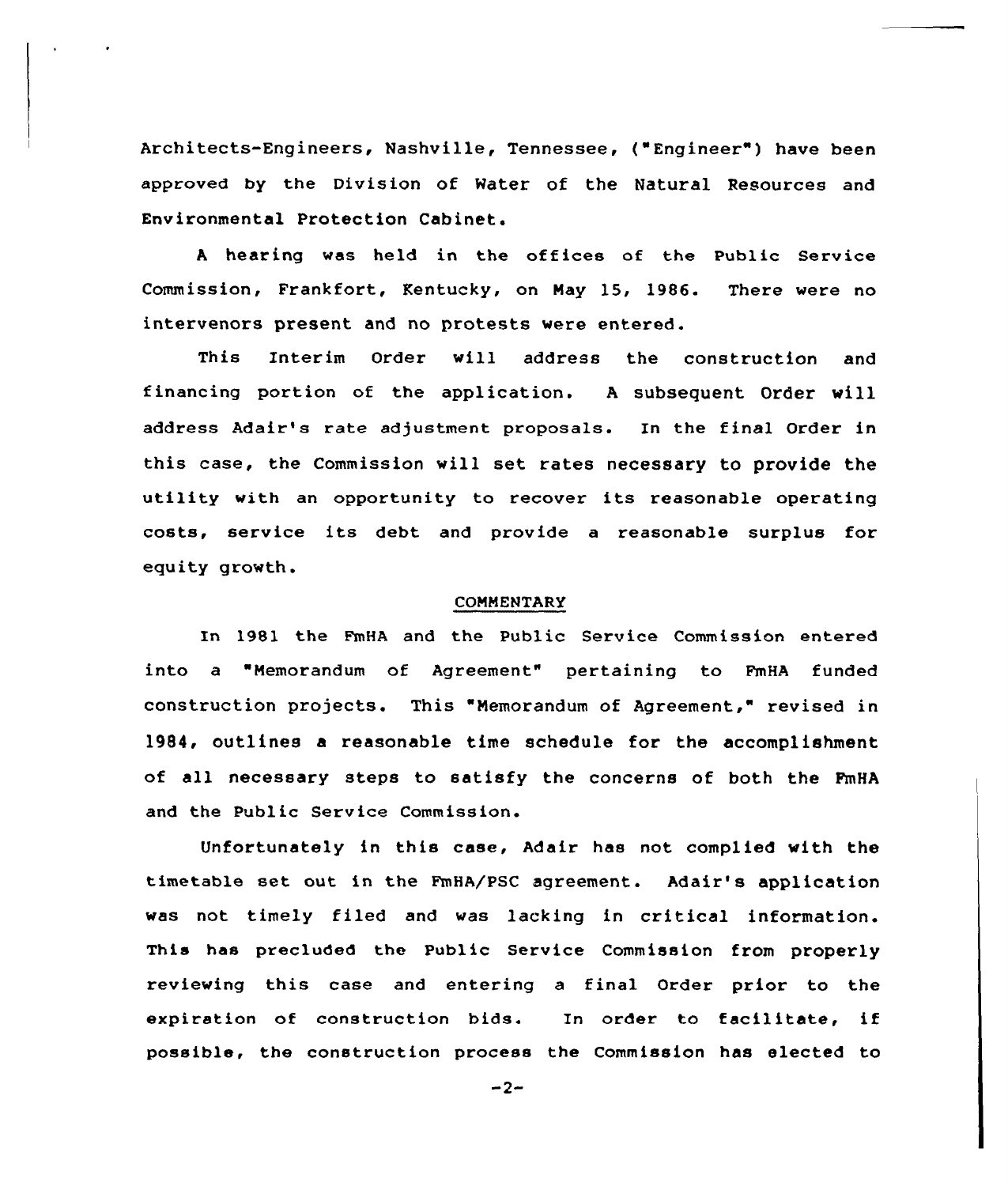enter an Interim Order addressing only the construction and financing portion of the case at this time. This situation is not desirable since it unnecessarily adds time and expense to the Commission's review process and could jeopardize Adair's construction project.

#### CONTINUITY OF ADEQUATE AND RELIABLE SERVICE

Adair's Engineer has provided information which appears to indicate that reliable and adequate service can be maintained throughout the expanded system after completion of the proposed construction. The Commission is concerned, however, that Adair's service to its customers in the higher elevations of its service area may not be adequate in the long term.

The Commission reminds Adair of its obligation to provide adequate and reliable service to all of its customers. Adair should monitor the adequacy of the expanded water distribution system after construction. If this monitoring indicates that the level of service is inadequate or declining, Adair must take necessary actions to maintain the level of service in conformance with the regulations of the Commission.

#### FINDINGS AND ORDERS

The Commission, after consideration of the application and evidence of record and being advised, is of the opinion and finds that:

1. Public convenience and necessity require that the construction proposed in the application and record be performed

-3-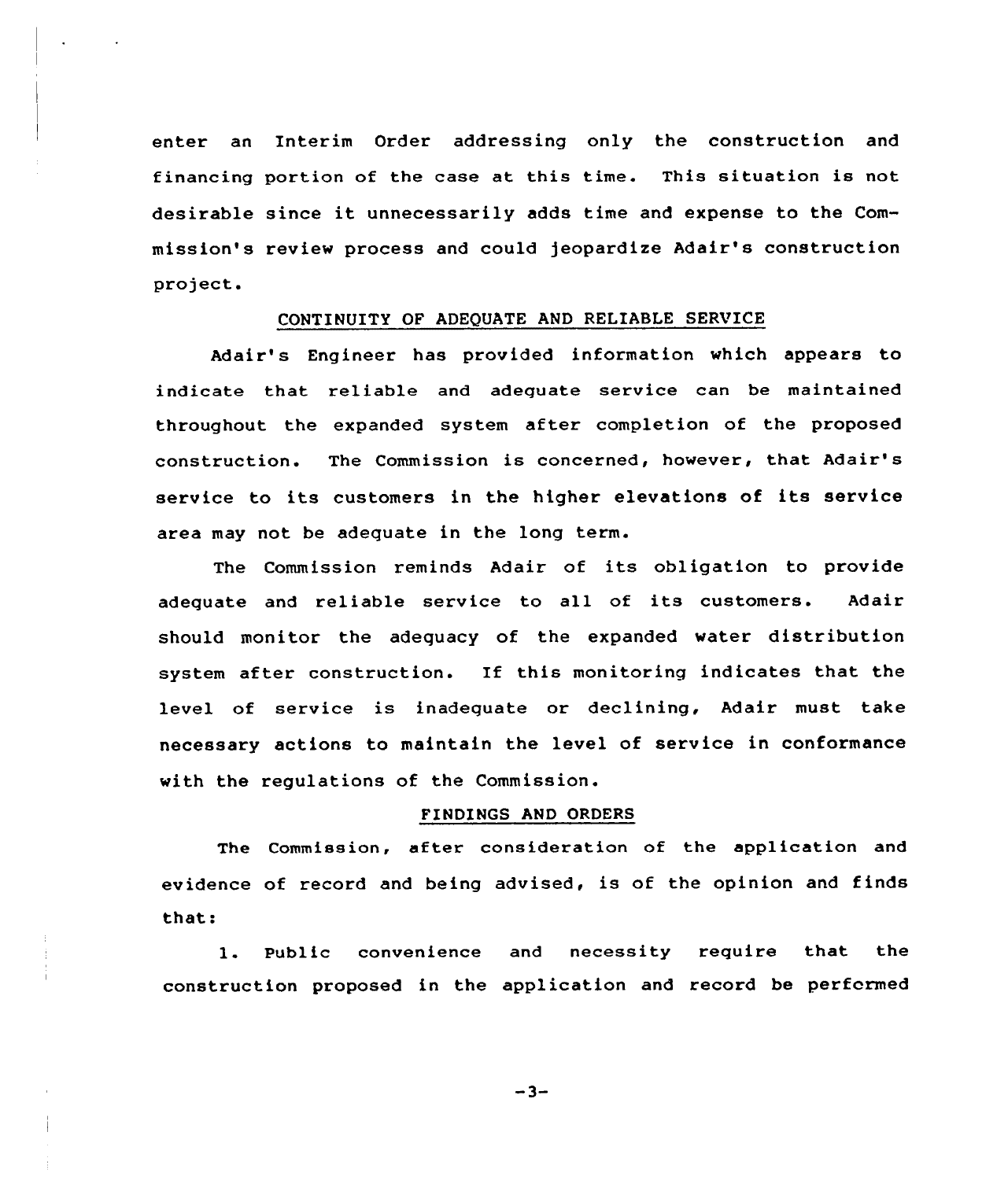and that a certificate of public convenience and necessity be granted.

2. The proposed project for the Adair water system includes 516 service connections, about 76 miles of  $6-$ ,  $4-$ ,  $3-$  and 2-inch water main, and miscellaneous appurtenances. The low bids received for the proposed construction totaled \$1,451,209 which will require about  $$2,105,700$  in project funding after allowances axe made for fees, contingencies, other indirect costs and additional construction being considered as a result of receiving bids under the final estimate.

3. Adair should obtain approval from the Commission prior to performing any additional construction not expressly certificated by this Order.

4. Any deviations from the construction herein approved which could adversely affect service to any customer should be done only with the prior approval of this Commission.

5. Adair should turnish duly verified documentation of the total costs of this project including the cost of construction and all other capitalized costs (engineering, legal, administrative, etc.) within <sup>60</sup> days of the date that construction is substantially completed. Said construction costs should be classified into appropriate plant accounts in accordance with the Uniform System of Accounts for Water Utilities prescribed by this Commission.

6. Adair's contract with its Engineer should require the provision of full-time resident inspection under the general supervision of a professional engineer with a Kentucky

 $-4-$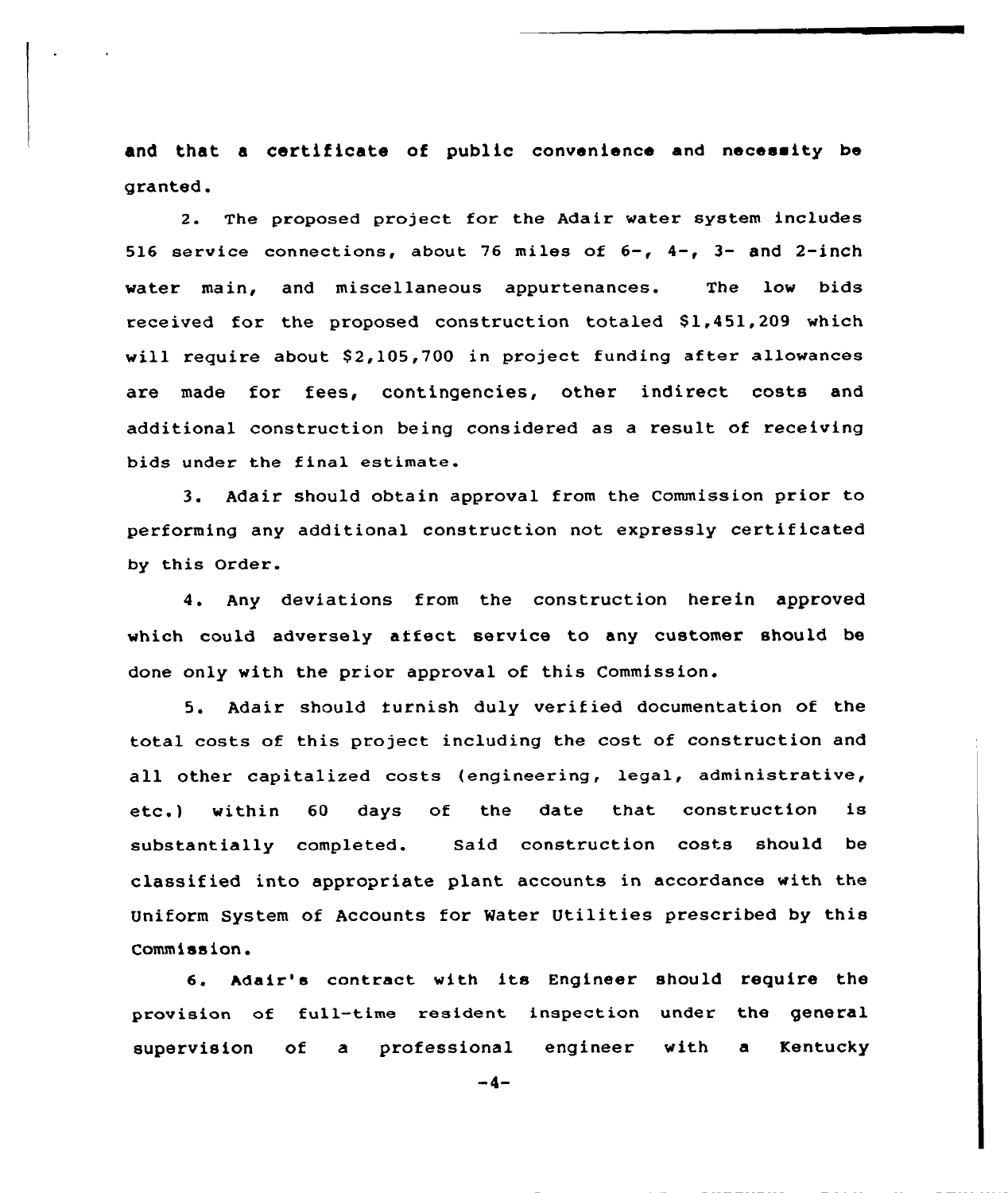registration in civil or mechanical engineering to insure that the construction work is done in accordance with the contract plans and specifications and in conformance with the best practices of the construction trades involved in the project.

7. Adair should require the Engineer to furnish a copy of the "as-built" drawings and a signed statement that the construction has been satisfactorily completed in accordance with the contract plans and specifications within 60 days of the date of substantial completion of this construction.

8. <sup>A</sup> 5/8-inch <sup>x</sup> 3/4-inch meter should be the standard customer sexvice meter for all new customers and should be installed at all points of service unless the customer provides sufficient justification for the installation of a larger meter.

9. The financing plan proposed by Adair is for lawful objects within the corporate purposes of its utility operations, is necessary and appropriate for and consistent with the proper performance of sexvices to the public and will not impair its ability to perform these services and should, therefore, be approved.

10. The financing secured by Adair for this project will be needed to pay for the work herein approved. Adair's financing plan should, therefore, be approved.

IT IS THEREYORE ORDERED that:

l. Adair be and it hereby is granted <sup>a</sup> certificate of public convenience and necessity to proceed with the proposed construction project as set forth in the drawings and specifications of xecord herein.

 $-5-$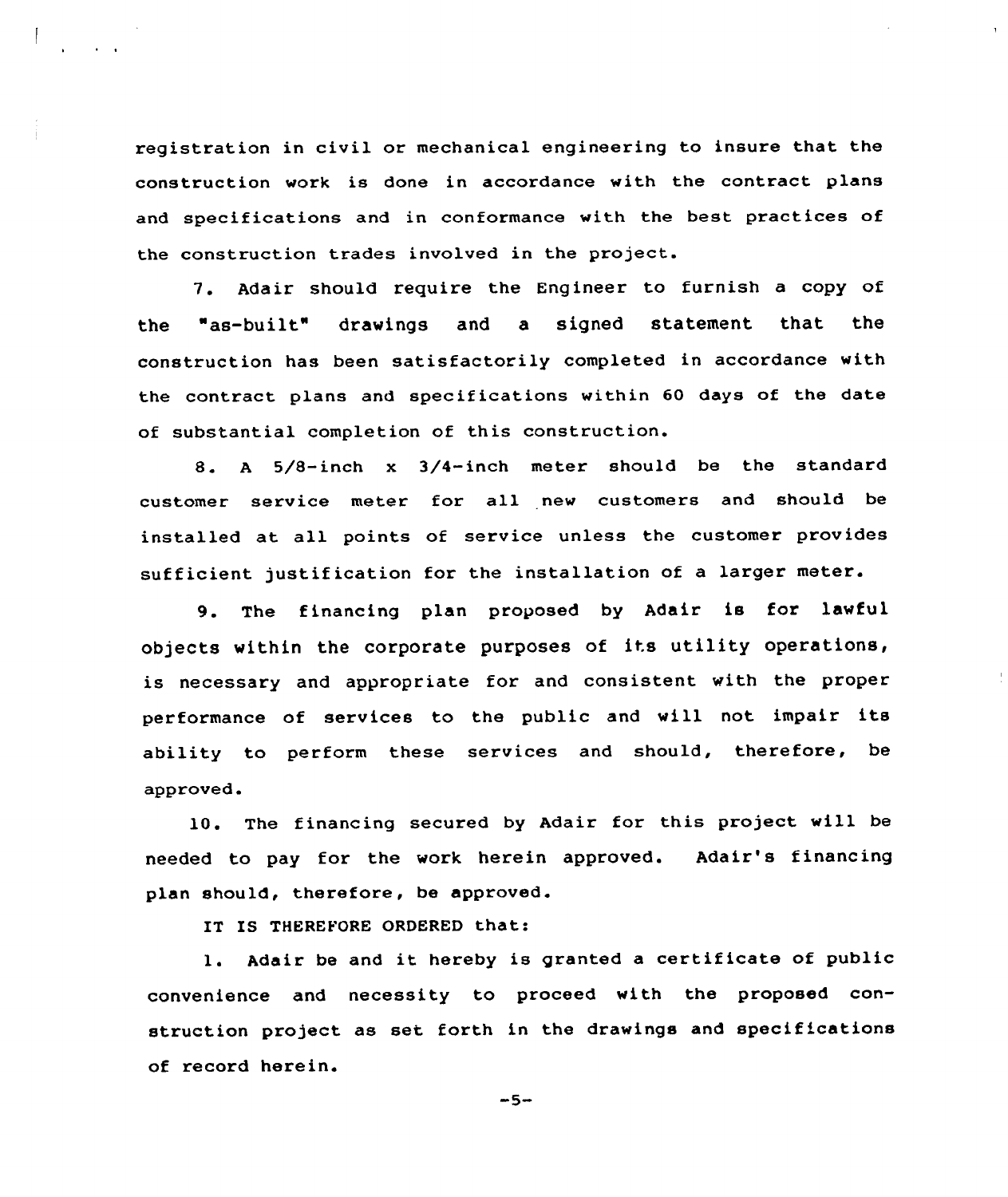2. Adair's plan of financing consisting of <sup>a</sup> loan from the  $FmHA$  in the amount of  $$1.155,000$  with an interest rate of  $7\frac{3}{4}$ percent and a  $40$ -year term, a grant from the FmHA in the amount of \$ 891,000 and \$59,000 from applicants for service be and it hereby is approved.

 $\epsilon$  and the set of  $\epsilon$ 

3. If under new FmHA loan conditions Adair is notified and granted the option of accepting a lower interest rate at the date of closing, Adair shall file with the Commission the FmHA notification of the lower interest rate and shall provide all correspondence from and to FmHA concerning this notification vithin 30 days of the closing date.

4. Adair shall file <sup>a</sup> statement of the interest rate accepted from FmHA within 30 days of the date of

If Adair accepts an interest rate different from the rate  $5.$ approved herein, it shall file amended pages to its bond resolution and an amended amortization schedule.

6. If Adair is eligible but does not take advantage of <sup>a</sup> lover interest rate at the time of closing, it shall fully document vhy the lover rate was not accepted showing an analysis of the higher costs associated with the loan over its life.

7. Mair shall comply with all matters set out in Findings <sup>3</sup> through <sup>8</sup> as if the same vere individually so ordered.

Nothing contained herein shall be deemed a varranty of the Commonwealth of Kentucky, or any agency thereof, of the financing herein authorized.

$$
-6-
$$